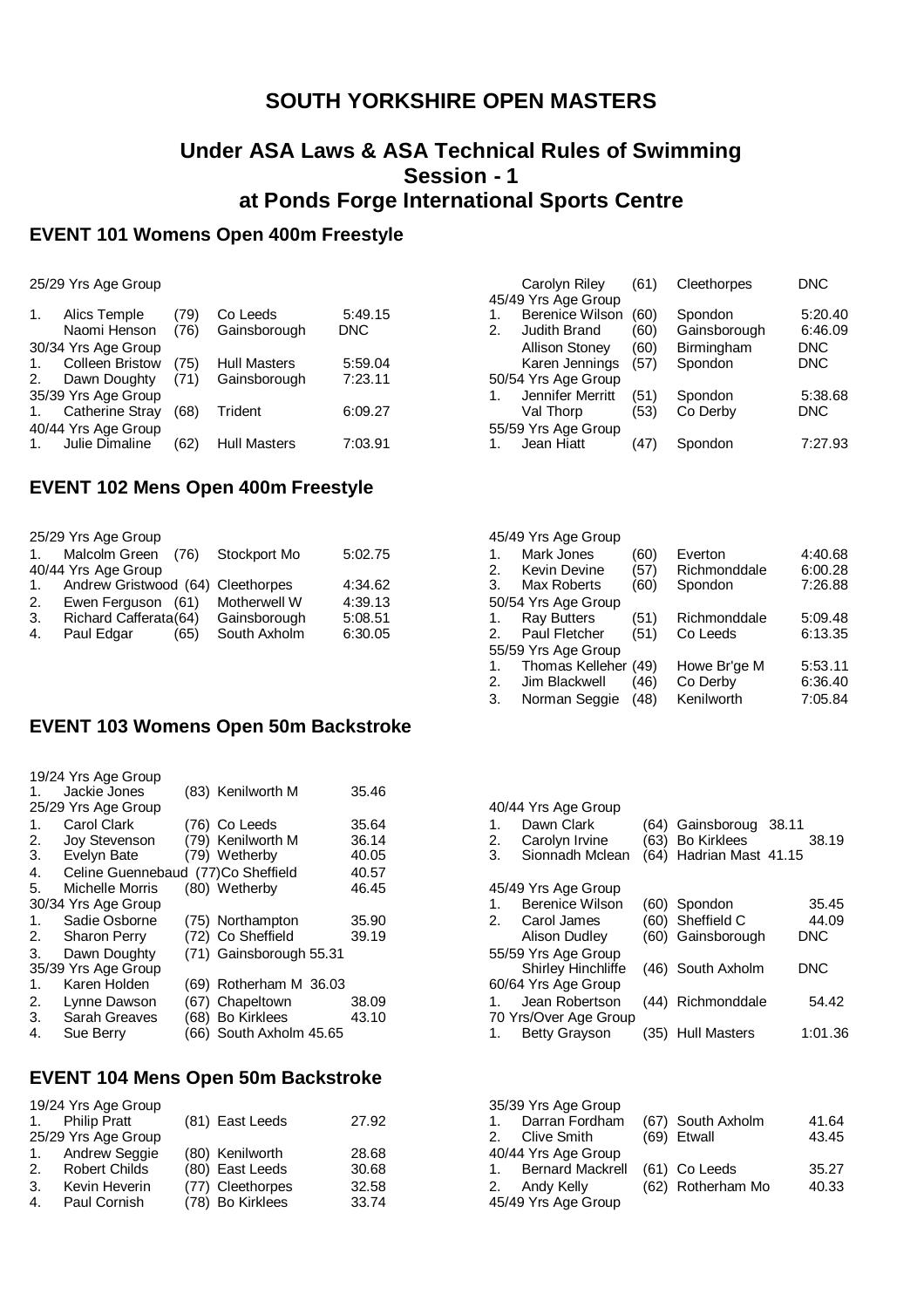| 1.          | Stephen Allen       | (60) Hull Masters | 33.02 |
|-------------|---------------------|-------------------|-------|
| 2.          | Mark Jones          | (60) Everton      | 38.53 |
|             | 50/54 Yrs Age Group |                   |       |
| $1_{-}$     | Mike Keeble         | (51) Gainsborough | 36.95 |
|             | 55/59 Yrs Age Group |                   |       |
| $1_{\cdot}$ | Peter Kerslake      | (48) Enfield      | 35.88 |
| 2.          | <b>Brian Taylor</b> | (50) Doncaster Ma | 37.38 |
| 3.          | Roy Crouch          | (50) York City    | 37.97 |
|             |                     |                   |       |

|    | <b>Frank Stoney</b> | (50) Birmingham   | <b>DNC</b> |
|----|---------------------|-------------------|------------|
|    | 60/64 Yrs Age Group |                   |            |
| 1. | <b>Carl Butler</b>  | (44) Richmonddale | 42.84      |
| 2. | Ian Davison         | (43) South Axholm | 47.69      |
|    | 65/69 Yrs Age Group |                   |            |
| 1. | <b>Bill Moore</b>   | (37) Halifax      | 43.67      |
| 2. | D Harrison          | (37) Hull Masters | 44.50      |
| 3. | Michael Kelly       | (36) Rotherham Mo | 46.14      |
|    |                     |                   |            |

#### **EVENT 105 Womens Open 100m Butterfly**

 $19/24 \times 19/24 = 2$ 

| 19/24 Yrs Age Group        |                   |            |
|----------------------------|-------------------|------------|
| Gemma Cameron<br>$1 \quad$ | (84) StaffordApex | 1:16.10    |
| 25/29 Yrs Age Group        |                   |            |
| 1. Emma Woods              | (76) Co Leeds     | 1:15.74    |
| 45/49 Yrs Age Group        |                   |            |
| Judy Hattle<br>1.          | (60) Carlisle Mas | 1:07.07 WR |
| <b>Allison Stoney</b>      | (60) Birmingham   | DNC        |
|                            |                   |            |

#### **EVENT 106 Mens Open 100m Butterfly**

|    | 19/24 Yrs Age Group                   |                   |         | 35/39 Yrs Age Group                   |                   |         |
|----|---------------------------------------|-------------------|---------|---------------------------------------|-------------------|---------|
|    | Justin George                         | (84) South Hunsle | DNC.    | David Morgan                          | (68) Co Sheffield | 1:04.68 |
|    | 25/29 Yrs Age Group<br>John Smith     | (76) Kenilworth M | 1:03.81 | 40/44 Yrs Age Group<br>Michael Pepper | (64) Rotherham Mo | DNC     |
| 2. | Rob Lillev                            | (76) East Leeds   | 1:06.12 | 45/49 Yrs Age Group                   |                   |         |
|    | Adam Nicholson<br>30/34 Yrs Age Group | (78) Co Lincoln P | DNC.    | Mark Jones<br>50/54 Yrs Age Group     | (60) Everton      | 1:15.49 |
|    | Carl Rippon                           | (75) Nottingham   | 1:00.75 | Paul Fletcher                         | (51) Co Leeds     | 1:44.10 |

#### **EVENT 107 Ladies 4x25m Medley Team 100yrs +**

| City of Leeds SC (80) Co Leeds          | 1:03.93 | 3. Gainsborc |
|-----------------------------------------|---------|--------------|
| City of Sheffield Swim(80) Co Sheffield | 1:04.18 | Kenilworth   |

#### **EVENT 108 Mens 4x25m Medley Team 100yrs +**

|    | (80) East Leeds<br>East Leeds SC       | 53.29   |  |
|----|----------------------------------------|---------|--|
| 2. | Kenilworth Masters SC(80) Kenilworth M | 55.72   |  |
| 3. | Gainsborough SC (80) Gainsborough      | 1:03.23 |  |

#### **EVENT 109 Ladies 4x25m Medley Team 160yrs +**

| 1. | Richmond Dales SC (70) Richmonddale      | 1:17.41 |            |
|----|------------------------------------------|---------|------------|
| 2. | Gainsborough SC (70) Gainsborough        | 1:24.14 |            |
|    | South Axholme Sharks S (70) South Axholm |         | <b>DNC</b> |

#### **EVENT 110 Mens 4x25m Medley Team 160yrs+**

|                  | Gainsborough SC (70) Gainsborough | 1:00.97 |
|------------------|-----------------------------------|---------|
| City of Leeds SC | $(70)$ Co Leeds                   | 1:01.32 |

- 3. Rotherham Metro SC(70) Rotherham Mo 1:01.66
- 4. Richmond Dales SC (70) Richmonddale 1:06.15
- 5. City of Sheffield Swim (70)Co Sheffield 1:06.37<br>
York City Baths Club (70) York City DNC
- York City Baths Club (70) York City
- 3. Gainsborough SC (80) Gainsborough 1:19.96 Kenilworth Masters SC(80) Kenilworth M 1:02.94
- 4. City of Sheffield Swim (80)Co Sheffield 1.04.34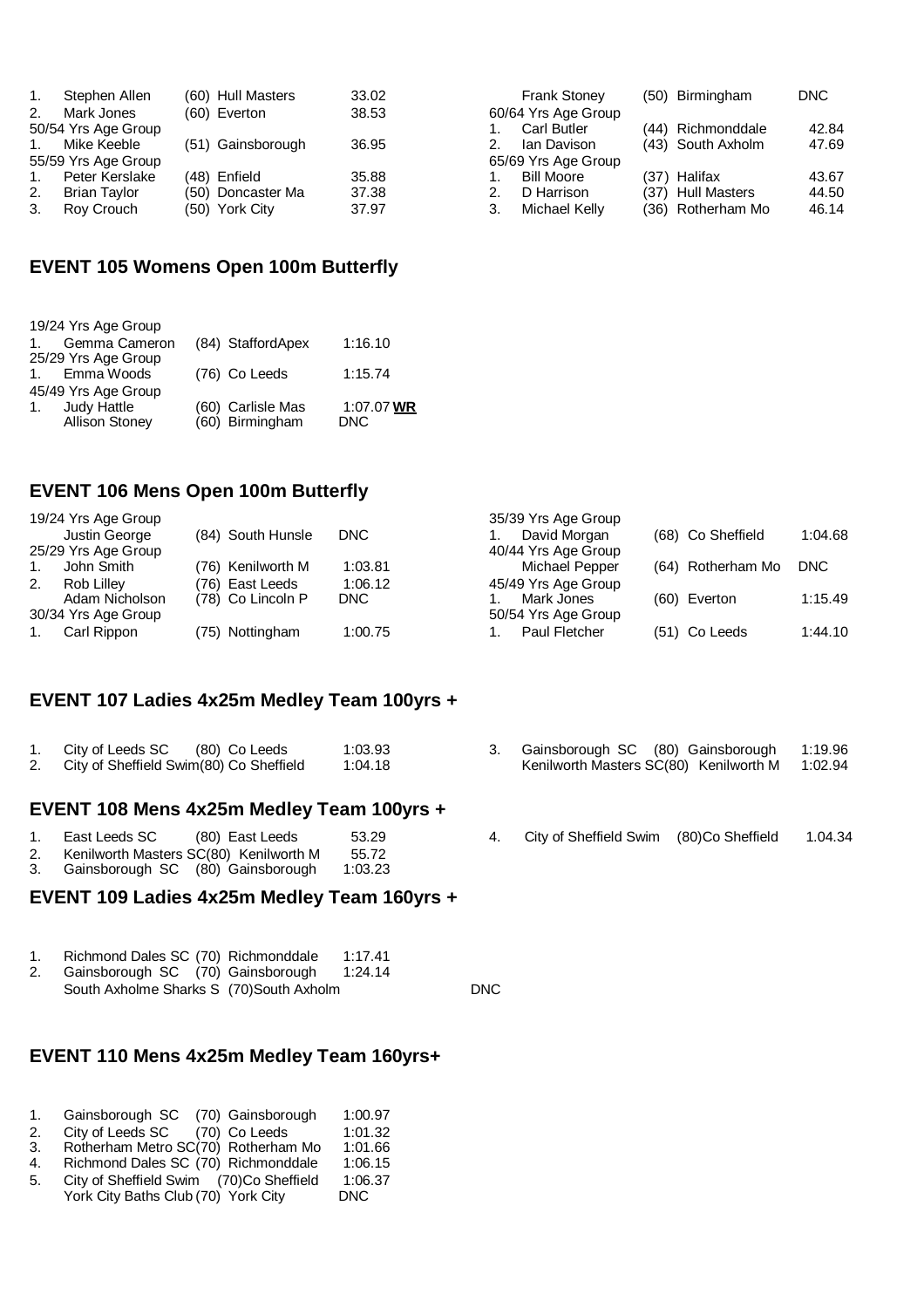### **EVENT 111 Womens Open 50m Breaststroke**

|    | 19/24 Yrs Age Group    |      |                    |            |
|----|------------------------|------|--------------------|------------|
| 1. | <b>Rachel Sear</b>     | (83) | Kenilworth M       | 40.59      |
|    | 25/29 Yrs Age Group    |      |                    |            |
| 1. | <b>Michelle Morris</b> | (80) | Wetherby           | 46.33      |
|    | 30/34 Yrs Age Group    |      |                    |            |
| 1. | Helen Rolle            | (75) | Etwall             | 35.89      |
| 2. | Alison Howard          | (72) | Doncaster Ma       | 39.30      |
| 3. | Sadie Osborne          | (75) | Northampton        | 39.44      |
| 4. | <b>Claire Syme</b>     | (73) | Richmonddale       | 46.12      |
|    | Julie Tanner           | (73) | Richmonddale       | <b>DNC</b> |
|    | Claire O'reilly        | (75) | Kenilworth M       | <b>DNC</b> |
|    | Jill Harrison          | (72) | <b>Bo Kirklees</b> | DNC        |
|    | 35/39 Yrs Age Group    |      |                    |            |
| 1. | Sharon Lock            | (69) | Melton M'bry       | 36.65      |
| 2. | Lynne Dawson           | (67) | Chapeltown         | 40.25      |
| 3. | Sue Berry              | (66) | South Axholm       | 42.95      |

#### **EVENT 112 Mens Open 50m Breaststroke**

|    | 19/24 Yrs Age Group   |      |                    |       |
|----|-----------------------|------|--------------------|-------|
| 1. | Nicholas Jones        | (85) | Chapeltown         | 34.63 |
|    | 25/29 Yrs Age Group   |      |                    |       |
| 1. | <b>Robert Childs</b>  | (80) | East Leeds         | 31.75 |
| 2. | <b>Samuel Parkes</b>  | (76) | East Leeds         | 34.03 |
| 3. | <b>Stewart Worthy</b> | (78) | <b>Bo Kirklees</b> | 34.81 |
| 4. | Kevin Heverin         | (77) | Cleethorpes        | 36.54 |
|    | Adam Nicholson        | (78) | Co Lincoln P       | DNC   |
|    | 30/34 Yrs Age Group   |      |                    |       |
| 1. | Carl Rippon           | (75) | Nottingham         | 30.75 |
| 2. | Chris Rolle           | (74) | Etwall             | 32.91 |
| 3. | Paul Briggs           | (73) | Halifax            | 36.35 |
| 4. | Sandy Mcgivray        | (73) | Kenilworth M       | 36.50 |
| 5. | <b>S</b> Morris       | (72) | Gainsborough       | 39.15 |
|    | 35/39 Yrs Age Group   |      |                    |       |
| 1. | Darran Fordham        | (67) | South Axholm       | 41.96 |
|    | lan Harris            | (66) | Wetherby           | DNC   |
|    | Carl Sugden           | (67) | Harrogate          | DNC   |
|    | 40/44 Yrs Age Group   |      |                    |       |
| 1. | Jerry White           | (61) | Sheffield C        | 34.87 |
| 2. | Neil Sykes            | (63) | Thorne             | 35.41 |
| 3. | Graham Johnson (64)   |      | Gainsborough       | 36.83 |
| 4. | Michael Pepper        | (64) | Rotherham Mo       | 38.58 |
|    |                       |      |                    |       |

# **EVENT 113 Womens Open 200m Freestyle**

| 19/24 Yrs Age Group                                       |                   |            |  |  |  |
|-----------------------------------------------------------|-------------------|------------|--|--|--|
| Esther Sandstra-bennet (82)Co Sheffield<br>$\mathbf{1}$ . |                   | 2:27.81    |  |  |  |
| 25/29 Yrs Age Group                                       |                   |            |  |  |  |
| Alics Temple<br>1.                                        | (79) Co Leeds     | 2:45.42    |  |  |  |
| Joanne Blackwell<br>2.                                    | (79) Co Derby     | 3:14.59    |  |  |  |
| Naomi Henson                                              | (76) Gainsborough | <b>DNC</b> |  |  |  |
| 30/34 Yrs Age Group                                       |                   |            |  |  |  |
| Alison Howard<br>$\mathbf 1$                              | (72) Doncaster Ma | 2:36.09    |  |  |  |
| <b>Colleen Bristow</b><br>2.                              | (75) Hull Masters | 2:50.31    |  |  |  |
| Dawn Doughty<br>3.                                        | (71) Gainsborough | 3:33.26    |  |  |  |
| 35/39 Yrs Age Group                                       |                   |            |  |  |  |
| Fiona Harris                                              | (69) Wetherby     | DNC        |  |  |  |
| 40/44 Yrs Age Group                                       |                   |            |  |  |  |

### **EVENT 114 Mens Open 200m Freestyle**

|    | 40/44 Yrs Age Group     |      |                    |         |
|----|-------------------------|------|--------------------|---------|
| 1. | Sionnadh Mclean (64)    |      | Hadrian Mast       | 46.86   |
|    | Julie Hirst             | (65) | South Axholm       | DNC     |
|    | 45/49 Yrs Age Group     |      |                    |         |
| 1. | Julie Rawson            | (60) | South Axholm       | 46.73   |
|    | 2. Sally Macalister     | (58) | Aireborough        | 51.98   |
|    | 50/54 Yrs Age Group     |      |                    |         |
|    | 1. Jennifer Merritt     | (51) | Spondon            | 39.85   |
|    | 55/59 Yrs Age Group     |      |                    |         |
|    | Bridget Rickwood (47)   |      | <b>Bo Kirklees</b> | DNC     |
|    | Shirley Hinchliffe (46) |      | South Axholm       | DNC     |
|    | 60/64 Yrs Age Group     |      |                    |         |
| 1. | Jean Robertson          | (44) | Richmonddale       | 55.76   |
|    | 65/69 Yrs Age Group     |      |                    |         |
|    | Jenny Martin            | (38) | Macclesf'IdM       | DNC     |
|    | 70 Yrs/Over Age Group   |      |                    |         |
| 1. | Myrna Taylor            | (33) | Blackpool          | 50.94   |
| 2. | <b>Betty Grayson</b>    | (35) | Hull Masters       | 1:02.41 |
|    | Claire Charlton         | (32) | Macclesf'IdM       | DNC     |
|    |                         |      |                    |         |

| David Popple         | (65)                                                                         | Co Leeds                                                    | 39.77                      |
|----------------------|------------------------------------------------------------------------------|-------------------------------------------------------------|----------------------------|
| Andy Kelly           | (62)                                                                         | Rotherham Mo                                                | 43.00                      |
| 45/49 Yrs Age Group  |                                                                              |                                                             |                            |
| <b>Rob Steel</b>     | (57)                                                                         | Nottingham                                                  | 36.55                      |
| <b>Michael Dawes</b> | (59)                                                                         | Rotherham Mo                                                | 37.84                      |
| 3.<br>Mark Jones     | (60)                                                                         | Everton                                                     | 38.23                      |
| Max Roberts          | (60)                                                                         | Spondon                                                     | 43.16                      |
| 50/54 Yrs Age Group  |                                                                              |                                                             |                            |
|                      |                                                                              | Carlisle Mas                                                | 34.20                      |
| Ray Butters          | (51)                                                                         | Richmonddale                                                | 40.90                      |
| 55/59 Yrs Age Group  |                                                                              |                                                             |                            |
| <b>Brian Taylor</b>  | (50)                                                                         | Doncaster Ma                                                | 36.28                      |
|                      |                                                                              | Howe Br'ge M                                                | 38.24                      |
|                      | (49)                                                                         |                                                             | 41.49                      |
|                      |                                                                              | Kenilworth                                                  | 45.49                      |
|                      |                                                                              |                                                             | <b>DNC</b>                 |
| 60/64 Yrs Age Group  |                                                                              |                                                             |                            |
| Ian Davison          | (43)                                                                         | South Axholm                                                | 46.21                      |
| Carl Butler          | (44)                                                                         | Richmonddale                                                | DQ                         |
|                      |                                                                              |                                                             |                            |
| <b>Bill Moore</b>    | (37)                                                                         | Halifax                                                     | 38.98                      |
| Colin Sage           | (36)                                                                         | <b>Hull Masters</b>                                         | 44.24                      |
|                      | Godfrey Green<br>Norman Seggie<br><b>Frank Stoney</b><br>65/69 Yrs Age Group | Graham Pearson (52)<br>Thomas Kelleher (49)<br>(48)<br>(50) | Gainsborough<br>Birmingham |

| 1 <sub>1</sub> | Julie Dimaline<br>Carolyn Riley | (62) Hull Masters<br>(61) Cleethorpes | 3:21.54<br><b>DNC</b> |
|----------------|---------------------------------|---------------------------------------|-----------------------|
|                | 45/49 Yrs Age Group             |                                       |                       |
| $\mathbf{1}$ . | Judith Brand                    | (60) Gainsborough                     | 3:11.23               |
| 2.             | Julie Rawson                    | (60) South Axholm                     | 3:22.29               |
|                | 50/54 Yrs Age Group             |                                       |                       |
|                | Pauline Inwood                  | (52) Co Derby                         | <b>DNC</b>            |
|                | 55/59 Yrs Age Group             |                                       |                       |
| $\mathbf{1}$   | Jean Hiatt                      | (47) Spondon                          | 3:38.88               |
|                | Shirley Hinchliffe              | (46) South Axholm                     | <b>DNC</b>            |
|                | 70 Yrs/Over Age Group           |                                       |                       |
|                | Pauline Brand                   | (33) Gainsborough                     | 4:40.57               |
|                |                                 |                                       |                       |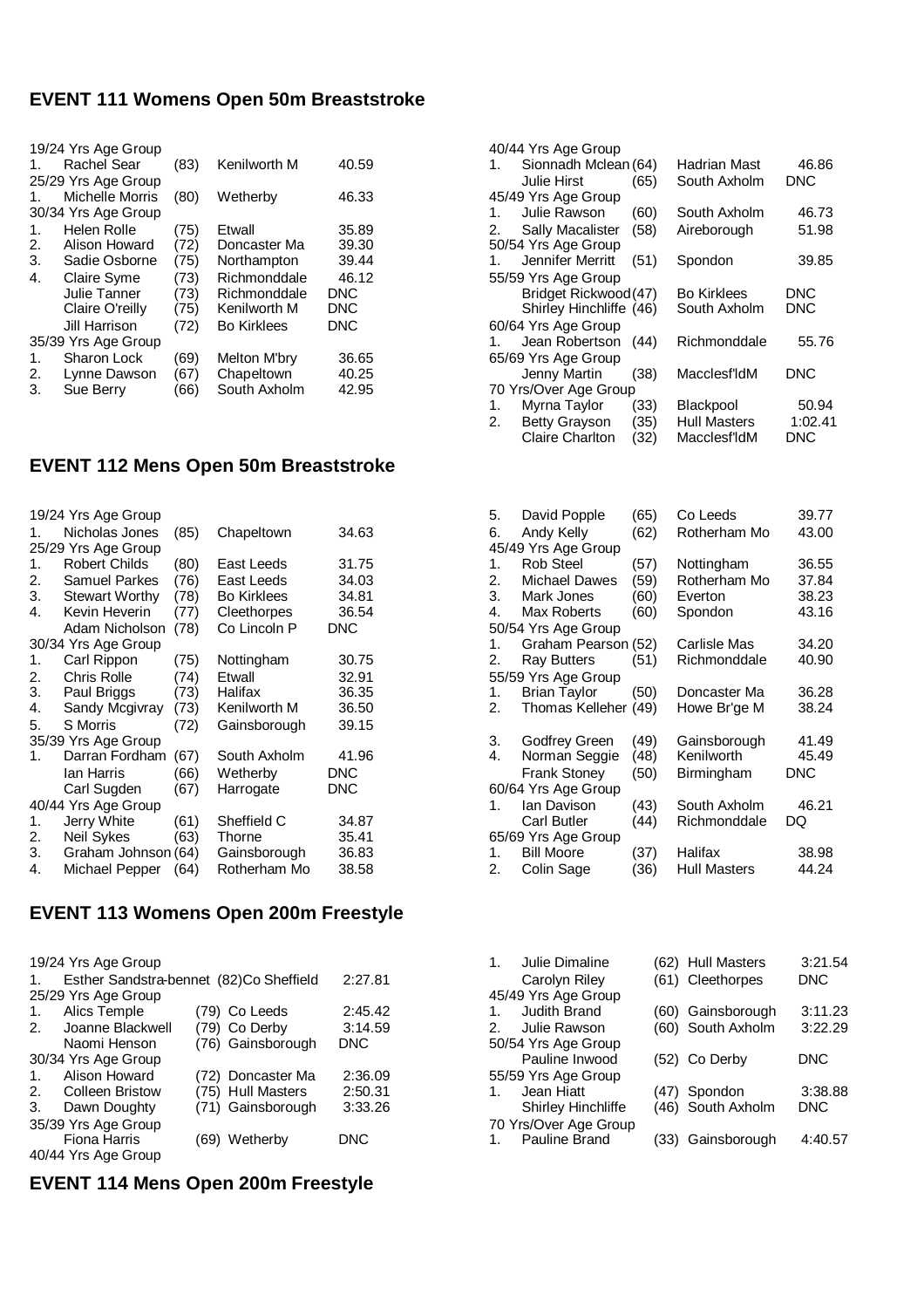|    | 35/39 Yrs Age Group  |      |              |            |
|----|----------------------|------|--------------|------------|
| 1. | <b>Stuart Hoyle</b>  | (66) | Co Leeds     | 2:18.25    |
| 2. | <b>Clive Smith</b>   | (69) | Etwall       | 2:43.65    |
|    | 40/44 Yrs Age Group  |      |              |            |
| 1. | Andrew Gristwood(64) |      | Cleethorpes  | 2:10.04    |
| 2. | Ewen Ferguson        | (61) | Motherwell W | 2:13.04    |
|    | Paul Edgar           | (65) | South Axholm | <b>DNC</b> |

| 45/49 Yrs Age Group |      |                     |            |
|---------------------|------|---------------------|------------|
| Mark Jones          | (60) | Everton             | 2:17.46    |
| 50/54 Yrs Age Group |      |                     |            |
| Paul Fletcher       | (51) | Co Leeds            | 2:57.57    |
| Paul Ibbotson       | (54) | Wetherby            | <b>DNC</b> |
| 55/59 Yrs Age Group |      |                     |            |
| Norman Seggie       | (48) | Kenilworth          | 3:19.58    |
| 65/69 Yrs Age Group |      |                     |            |
| Colin Sage          | 36   | <b>Hull Masters</b> | 3:09.27    |

# **EVENT 115 Womens Open 50m Butterfly**

|             | 19/24 Yrs Age Group |      |              | Karen Holden              | (69) | Rotherham Mo              |
|-------------|---------------------|------|--------------|---------------------------|------|---------------------------|
| 1.          | Jackie Jones        | (83) | Kenilworth M | 335129                    |      |                           |
| 2.          | Rachel Sear         | (83) | Kenilworth M | 32.83 Lynne Dawson        | (67) | Chapeltown                |
|             | 25/29 Yrs Age Group |      |              | D Loftus<br>3.            | (66) | Etwall                    |
| $1_{\cdot}$ | Emma Woods          | (76) | Co Leeds     | 34.52 Fiona Harris        | (69) | Wetherby                  |
| 2.          | Joy Stevenson       | (79) | Kenilworth M | 34500484 Yrs Age Group    |      |                           |
| 3.          | Evelyn Bate         | (79) | Wetherby     | 36.39 Dawn Clark          | (64) | Gainsborough              |
| 4.          | Joanne Blackwell    | (79) | Co Derby     | 42.55 Sionnadh Mclean     | (64) | <b>Hadrian Mast</b>       |
|             | 30/34 Yrs Age Group |      |              | Julie Hirst               | (65) | South Axholm              |
| 1.          | Helen Rolle         | (75) | Etwall       | 31.93 J Bennet            | (62) | Co Leeds                  |
| 2.          | Sadie Osborne       | (75) | Northampton  | 3485449 Yrs Age Group     |      |                           |
| 3.          | <b>Sharon Perry</b> | (72) | Co Sheffield | 34.70 Judy Hattle         | (60) | Carlisle Mas              |
| 4.          | Sarah Kriel         | (71) | Co Sheffield | 38.57 Carol James         | (60) | Sheffield C               |
| 5.          | Catherine Moore     | (75) | Co Leeds     | 33.20 Sally Macalister    | (58) | Aireborough               |
| 6.          | Claire Syme         | (73) | Richmonddale | 40.48 Allison Stoney      | (60) | Birmingham                |
| 7.          | Dawn Doughty        | (71) | Gainsborough | 1:0500.4594 Yrs Age Group |      |                           |
|             |                     |      |              | Jackie Pinkney hughes     | (53) | Lindum Mink               |
|             |                     |      |              | 65/69 Yrs Age Group       |      |                           |
|             |                     |      |              | Jenny Martin              | (38) | Macclesf <sup>'</sup> ldM |

70 Yrs/Over Age Group

35/39 Yrs Age Group

### **EVENT 116 Mens Open 50m Butterfly**

|    | 25/29 Yrs Age Group              |      |                                      |              | 2.         | Mark Jones                       |      | (60) Everton                              | 32.91      |
|----|----------------------------------|------|--------------------------------------|--------------|------------|----------------------------------|------|-------------------------------------------|------------|
| 1. | Robert Childs                    |      | (80) East Leeds                      | 27.89        | 3.         | Malcolm Clark                    |      | (56) Co Leeds                             | 34.10      |
| 2. | John Smith                       | (76) | Kenilworth M                         | 28.70        | 4.         | Andy Scutt                       |      | (57) Co Sheffield                         | 35.00      |
| 3. | Rob Lilley                       |      | (76) East Leeds                      | 29.58        | 5.         | Kevin Perrett                    |      | (60) Co Sheffield                         | 43.59      |
| 4. | Malcolm Green (76) Stockport Mo  |      |                                      | 29.61        |            | 50/54 Yrs Age Group              |      |                                           |            |
| 5. | Kevin Heverin (77)               |      | Cleethorpes                          | 31.58        | 1.         | Mike Keeble                      |      | (51) Gainsborough                         | 35.94      |
|    | Adam Nicholson                   |      | (78)                                 | Co Lincoln P | <b>DNC</b> | Paul Fletcher                    |      | (51) Co Leeds                             | 44.19      |
|    | 30/34 Yrs Age Group              |      |                                      |              |            | Paul Ibbotson                    |      | (54) Wetherby                             | <b>DNC</b> |
| 1. | Carl Rippon                      |      | (75) Nottingham                      | 29.46        |            | 55/59 Yrs Age Group              |      |                                           |            |
| 2. | Martin Andersen(72) Bo Kirklees  |      |                                      | 29.51        | 1.         | Peter Kerslake (48) Enfield      |      |                                           | 31.60      |
| 3. | Darren Binks (74) Thirsk WH      |      |                                      | 31.91        | 2.         | Roy Crouch                       |      | (50) York City                            | 33.65      |
| 4. | Sandy Mcgivray (73) Kenilworth M |      |                                      | 32.82        | 3.         | Thomas Kelleher(49) Howe Br'ge M |      |                                           | 34.92      |
|    | 35/39 Yrs Age Group              |      |                                      |              | 4.         | <b>Brian Taylor</b>              |      | (50) Doncaster Ma                         | 35.22      |
| 1. | David Morgan (68) Co Sheffield   |      |                                      | 28.75        | 5.         | Godfrey Green (49) Gainsborough  |      |                                           | 40.16      |
| 2. | John Farrelly                    |      | (70) Co Sheffield                    | 33.76        |            | Frank Stoney                     |      | (50) Birmingham                           | <b>DNC</b> |
|    | Ian Harris                       |      | (66) Wetherby                        | <b>DNC</b>   |            | 60/64 Yrs Age Group              |      |                                           |            |
|    | Darran Fordham67) South Axholm   |      |                                      | DQ           | $F-I.$     | Bob Lord                         |      | (45) Kenilworth M                         | 31.21      |
|    | 40/44 Yrs Age Group              |      |                                      |              | 2.         | <b>Carl Butler</b>               |      | (44) Richmonddale                         | 40.61      |
| 1. |                                  |      | Michael Pepper(64) Rotherham Mo32.46 |              | 3.         | Ian Davison                      |      | (43) South Axholm                         | 44.82      |
| 2. | Bernard Mackrell(61) Co Leeds    |      |                                      | 32.98        |            | 65/69 Yrs Age Group              |      |                                           |            |
| 3. | Richard Rymer (64) York City     |      |                                      | 33.18        | 1.         | John Ward                        |      | (37) Sheffield C                          | 39.45      |
| 4. | Andy Kelly                       |      | (62) Rotherham Mo                    | 33.82        | 2.         | D Harrison                       |      | (37) Hull Masters                         | 41.91      |
| 5. | Jari Goddard                     | (63) | Gainsborough                         | 33.97        |            |                                  |      |                                           |            |
| 6. | David Popple                     |      | (65) Co Leeds                        | 39.52        |            |                                  |      |                                           |            |
| 7. | Serge Cirovic                    | (64) | Co Sheffield                         | 40.20        |            |                                  |      |                                           |            |
|    |                                  |      |                                      |              |            |                                  |      | <b>EVENT 117 Womens Open 100m Backstr</b> |            |
|    | 45/49 Yrs Age Group              |      |                                      |              |            |                                  |      |                                           |            |
| 1. | Mike Sloan                       | (59) | Gainsborough                         | 31.30        |            |                                  |      |                                           |            |
|    | 30/34 Yrs Age Group              |      |                                      |              | 1.         | Sadie Osborne                    | (75) | Northampton                               | 1:20.08    |
|    |                                  |      |                                      |              |            |                                  |      |                                           |            |

| 2.    | Mark Jones                         | (60) Everton      | 32.91      |
|-------|------------------------------------|-------------------|------------|
| 3.    | Malcolm Clark                      | (56) Co Leeds     | 34.10      |
| 4.    | Andy Scutt                         | (57) Co Sheffield | 35.00      |
|       | 5. Kevin Perrett (60) Co Sheffield |                   | 43.59      |
|       | 50/54 Yrs Age Group                |                   |            |
| 1.    | Mike Keeble (51) Gainsborough      |                   | 35.94      |
| DNC   | Paul Fletcher                      | (51) Co Leeds     | 44.19      |
|       | Paul Ibbotson (54) Wetherby        |                   | DNC        |
|       | 55/59 Yrs Age Group                |                   |            |
| 1.    | Peter Kerslake (48) Enfield        |                   | 31.60      |
| 2.    | Roy Crouch (50) York City          |                   | 33.65      |
| 3.    | Thomas Kelleher(49) Howe Br'ge M   |                   | 34.92      |
| 4.    | Brian Taylor (50) Doncaster Ma     |                   | 35.22      |
| 5.    | Godfrey Green (49) Gainsborough    |                   | 40.16      |
|       | Frank Stoney (50) Birmingham       |                   | <b>DNC</b> |
|       | 60/64 Yrs Age Group                |                   |            |
| FI-1. | Bob Lord                           | (45) Kenilworth M | 31.21      |
| 2.    | Carl Butler                        | (44) Richmonddale | 40.61      |
| 3.    | Ian Davison (43) South Axholm      |                   | 44.82      |
|       | 65/69 Yrs Age Group                |                   |            |
| 1.    | John Ward                          | (37) Sheffield C  | 39.45      |
| 2.    | D Harrison                         | (37) Hull Masters | 41.91      |

1. Betty Grayson (35) The Hull Masters Claire Charlton (32) Macclesf'ldM

#### **EVENT 117 Womens Open 100m Backstroke**

|  | Sadie Osborne (75) |  | Northampton | 1:20.08 |
|--|--------------------|--|-------------|---------|
|--|--------------------|--|-------------|---------|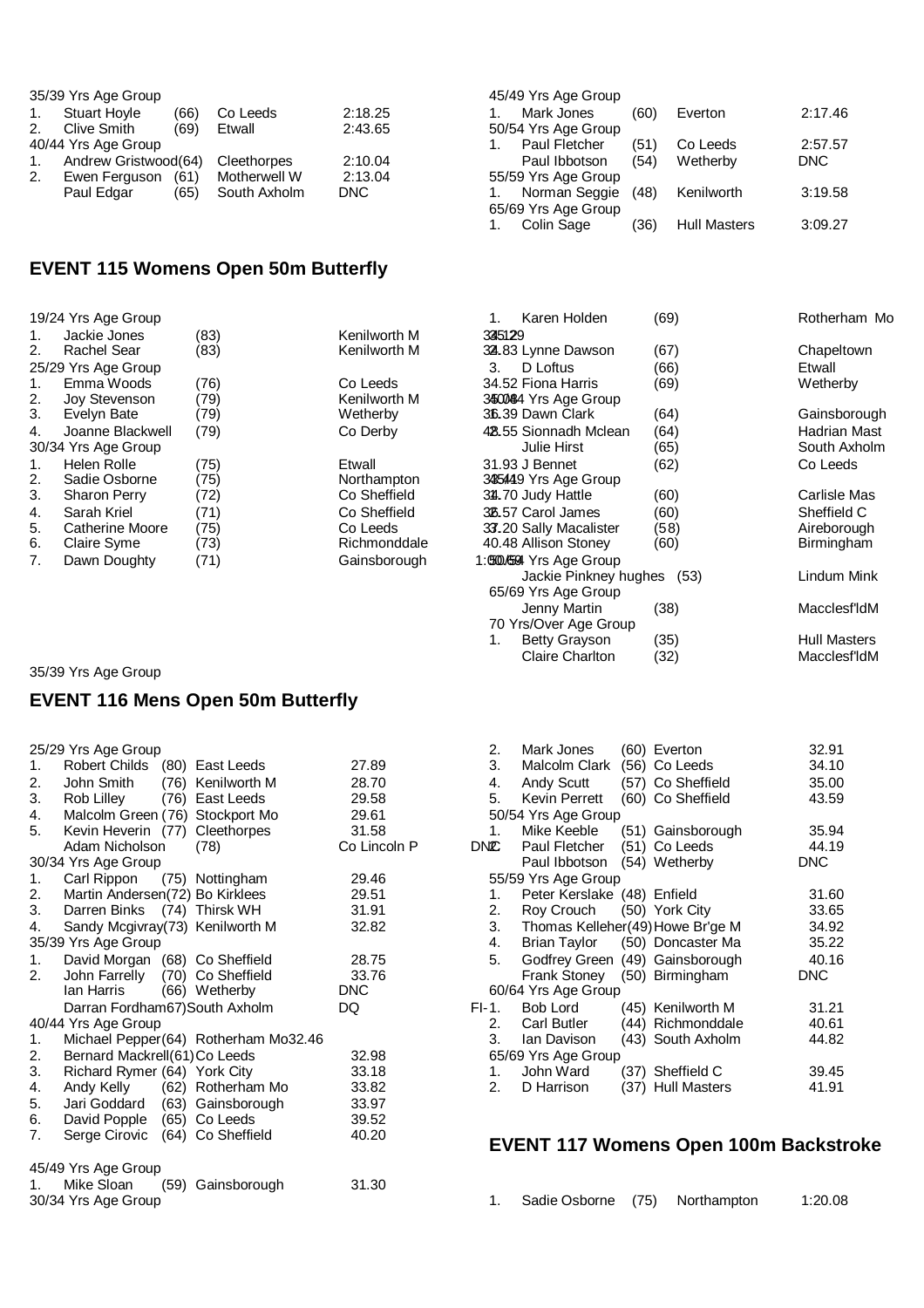| 2.             | <b>Colleen Bristow</b> | (75) | <b>Hull Masters</b> | 1:33.67    |
|----------------|------------------------|------|---------------------|------------|
| 3.             | Dawn Doughty           | (71) | Gainsborough        | 1:57.41    |
|                | 35/39 Yrs Age Group    |      |                     |            |
| $\mathbf{1}$ . | Karen Holden           | (69) | Rotherham Mo        | 1:17.83    |
| 2.             | <b>Sarah Greaves</b>   | (68) | <b>Bo Kirklees</b>  | 1:36.52    |
|                | 40/44 Yrs Age Group    |      |                     |            |
|                | Carolyn Irvine         | (63) | <b>Bo Kirklees</b>  | <b>DNC</b> |
|                | 45/49 Yrs Age Group    |      |                     |            |
| 1.             | <b>Berenice Wilson</b> | (60) | Spondon             | 1:16.92    |
|                | <b>Alison Dudley</b>   | (60) | Gainsborough        | <b>DNC</b> |

# **EVENT 118 Mens Open 100m Backstroke**

|    | 19/24 Yrs Age Group   |      |                    |            |
|----|-----------------------|------|--------------------|------------|
| 1. | <b>Philip Pratt</b>   | (81) | East Leeds         | 1:01.42    |
|    | 25/29 Yrs Age Group   |      |                    |            |
| 1. | <b>Andrew Seggie</b>  | (80) | Kenilworth         | 1:04.09    |
| 2. | Kevin Heverin         | (77) | Cleethorpes        | 1:11.23    |
| 3. | Paul Cornish          | (78) | <b>Bo Kirklees</b> | 1:12.38    |
|    | <b>Stewart Worthy</b> | (78) | <b>Bo Kirklees</b> | <b>DNC</b> |
|    |                       |      |                    |            |

| 50/54 Yrs Age Group<br>Pauline Inwood (52) | Co Derby     | DNC     |
|--------------------------------------------|--------------|---------|
| 55/59 Yrs Age Group                        |              |         |
| Shirley Hinchliffe (46)                    | South Axholm | DNC.    |
| 60/64 Yrs Age Group                        |              |         |
| Jean Robertson<br>(44)                     | Richmonddale | 2:02.13 |
| 70 Yrs/Over Age Group                      |              |         |
| Pauline Brand<br>(33)                      | Gainsborough | 2:31.39 |

|    | 45/49 Yrs Age Group |      |                     |         |
|----|---------------------|------|---------------------|---------|
|    | 1. Stephen Allen    | (60) | <b>Hull Masters</b> | 1:10.26 |
| 2. | Mark Jones          | (60) | Everton             | 1:22.01 |
|    | 50/54 Yrs Age Group |      |                     |         |
| 1. | Mike Keeble         | (51) | Gainsborough        | 1:27.88 |
|    | 60/64 Yrs Age Group |      |                     |         |
|    | 1. Ian Davison      | (43) | South Axholm        | 1:40.77 |
|    | 65/69 Yrs Age Group |      |                     |         |
| 1. | <b>Bill Moore</b>   | (37) | Halifax             | 1:38.52 |
| 2. | Michael Kelly       | (36) | Rotherham Mo        | 1:44.38 |
|    |                     |      |                     |         |

# **EVENT 119 Womens Open 50m Freestyle**

|    | 19/24 Yrs Age Group   |      |              |            |     |
|----|-----------------------|------|--------------|------------|-----|
| 1. | Jackie Jones          | (83) | Kenilworth M | 29.20      |     |
|    | Rachel Sear           | (83) | Kenilworth M | DQ         | ST÷ |
|    | 25/29 Yrs Age Group   |      |              |            |     |
| 1. | Carol Clark           | (76) | Co Leeds     | 31.32      |     |
| 2. | Michelle Morris       | (80) | Wetherby     | 34.62      |     |
| 3. | Joanne Blackwell (79) |      | Co Derby     | 37.95      |     |
|    | Naomi Henson          | (76) | Gainsborough | <b>DNC</b> |     |
|    | 30/34 Yrs Age Group   |      |              |            |     |
| 1. | Helen Rolle           | (75) | Etwall       | 29.47      |     |
| 2. | <b>Sharon Perry</b>   | (72) | Co Sheffield | 30.79      |     |
| 3. | Sadie Osborne         | (75) | Northampton  | 31.71      |     |
| 4. | Catherine Moore       | (75) | Co Leeds     | 32.15      |     |
| 5. | Claire Syme           | (73) | Richmonddale | 32.33      |     |
| 6. | Dawn Doughty          | (71) | Gainsborough | 44.63      |     |
|    | Claire O'reilly       | (75) | Kenilworth M | <b>DNC</b> |     |
|    | Julie Tanner          | (73) | Richmonddale | <b>DNC</b> |     |
|    | 35/39 Yrs Age Group   |      |              |            |     |
| 1. | Lynne Dawson          | (67) | Chapeltown   | 30.66      |     |
| 2. | Sue Berry             | (66) | South Axholm | 34.94      |     |
|    | Fiona Harris          | (69) | Wetherby     | <b>DNC</b> |     |
|    | 40/44 Yrs Age Group   |      |              |            |     |
| 1. | Sionnadh Mclean (64)  |      | Hadrian Mast | 33.71      |     |

|                         | Julie Hirst                                                                                                          | (65)                                 | South Axholm                                                               | DNC                                     |
|-------------------------|----------------------------------------------------------------------------------------------------------------------|--------------------------------------|----------------------------------------------------------------------------|-----------------------------------------|
| ST-1.<br>2.<br>3.<br>4. | 45/49 Yrs Age Group<br><b>Judy Hattle</b><br>Carol James<br>Julie Rawson<br>Sally Macalister<br><b>Alison Dudley</b> | (60)<br>(60)<br>(60)<br>(58)<br>(60) | Carlisle Mas<br>Sheffield C<br>South Axholm<br>Aireborough<br>Gainsborough | 29.07<br>34.96<br>38.84<br>42.96<br>DNC |
|                         | 50/54 Yrs Age Group                                                                                                  |                                      |                                                                            |                                         |
|                         | Val Thorp<br>55/59 Yrs Age Group                                                                                     | (53)                                 | Co Derby                                                                   | DNC                                     |
| 1.                      | Jean Hiatt                                                                                                           |                                      | (47) Spondon                                                               | 47.27                                   |
|                         | Bridget Rickwood(47)<br>Shirley Hinchliffe (46)<br>60/64 Yrs Age Group                                               |                                      | <b>Bo Kirklees</b><br>South Axholm                                         | DNC<br>DNC                              |
| 1.                      | Jean Robertson<br>65/69 Yrs Age Group                                                                                | (44)                                 | Richmonddale                                                               | 47.82                                   |
|                         | Jenny Martin<br>70 Yrs/Over Age Group                                                                                | (38)                                 | Macclesf'ldM                                                               | DNC                                     |
|                         | <b>Betty Grayson</b>                                                                                                 | (35)                                 | <b>Hull Masters</b>                                                        | 52.83                                   |
| 1.                      | <b>Claire Charlton</b>                                                                                               | (32)                                 | Macclesf'ldM                                                               | DNC                                     |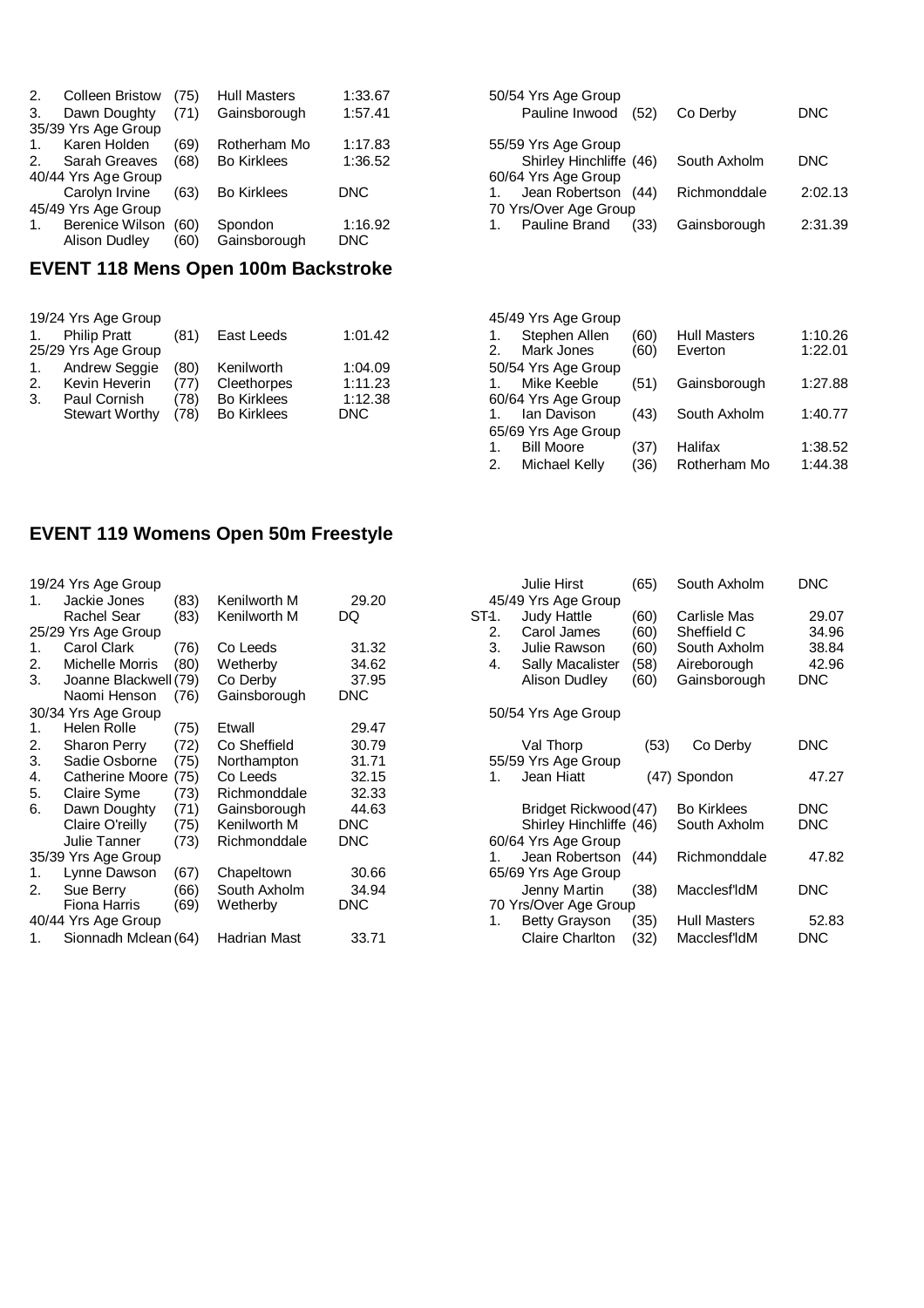# **EVENT 120 Mens Open 50m Freestyle**

|    | 19/24 Yrs Age Group      |      |                     |             |
|----|--------------------------|------|---------------------|-------------|
| 1. | <b>Philip Pratt</b>      | (81) | East Leeds          | 25.79       |
|    | Justin George            | (84) | South Hunsle        | <b>DNC</b>  |
|    | 25/29 Yrs Age Group      |      |                     |             |
| 1. | <b>Robert Childs</b>     | (80) | East Leeds          | 25.32       |
| 2. | Andrew Seggie            | (80) | Kenilworth          | 25.80       |
| 3. | John Smith               | (76) | Kenilworth M        | 27.06       |
| 4. | <b>Stewart Worthy</b>    | (78) | <b>Bo Kirklees</b>  | 27.13       |
| 5. | Kevin Heverin            | (77) | Cleethorpes         | 28.76       |
| 6. | Paul Cornish             | (78) | <b>Bo Kirklees</b>  | 29.06       |
|    | Adam Nicholson           | (78) | Co Lincoln P        | <b>DNC</b>  |
|    | Malcolm Green            | (76) | Stockport Mo        | <b>DNC</b>  |
|    | Rob Lilley               | (76) | East Leeds          | DQ<br>$ST-$ |
|    | 30/34 Yrs Age Group      |      |                     |             |
| 1. | Paul Briggs              | (73) | Halifax             | 27.05       |
| 2. | Martin Andersen          | (72) | <b>Bo Kirklees</b>  | 27.53       |
| 3. | Sandy Mcgivray           | (73) | Kenilworth M        | 28.44       |
| 4. | Darren Binks             | (74) | <b>Thirsk WH</b>    | 29.04       |
| 5. | <b>S</b> Morris          | (72) | Gainsborough        | 33.17       |
|    | 35/39 Yrs Age Group      |      |                     |             |
| 1. | Darran Fordham           | (67) | South Axholm        | 31.99       |
|    | Carl Sugden              | (67) | Harrogate           | <b>DNC</b>  |
|    | Ian Harris               | (66) | Wetherby            | <b>DNC</b>  |
|    |                          |      |                     |             |
|    | 40/44 Yrs Age Group      |      |                     |             |
| 1. | <b>Robert Lucas</b>      | (61) | <b>Hull Masters</b> | 25.94       |
| 2. | Andrew Gristwood         | (64) | Cleethorpes         | 27.94       |
| 3. | <b>Richard Cafferata</b> | (64) | Gainsborough        | 28.85       |
| 4. | <b>Bernard Mackrell</b>  | (61) | Co Leeds            | 30.23       |

| 5.  | Jari Goddard         | (63) | Gainsborough        | 30.47      |
|-----|----------------------|------|---------------------|------------|
| 6.  | Graham Johnson       | (64) | Gainsborough        | 30.80      |
| 7.  | <b>Richard Rymer</b> | (64) | <b>York City</b>    | 30.87      |
| 8.  | Andy Kelly           | (62) | Rotherham Mo        | 31.16      |
| 9.  | Serge Cirovic        | (64) | Co Sheffield        | 31.76      |
| 10. | Michael Pepper       | (64) | Rotherham Mo        | 31.79      |
|     | 45/49 Yrs Age Group  |      |                     |            |
| 1.  | Mark Jones           | (60) | Everton             | 29.19      |
| 2.  | E Styles             | (60) | Richmonddale        | 30.12      |
| 3.  | <b>Michael Dawes</b> | (59) | Rotherham Mo        | 31.21      |
| 4.  | Malcolm Clark        | (56) | Co Leeds            | 32.35      |
| 5.  | <b>Kevin Perrett</b> | (60) | Co Sheffield        | 36.02      |
|     | 50/54 Yrs Age Group  |      |                     |            |
| 1.  | Mike Keeble          | (51) | Gainsborough        | 32.91      |
|     | Paul Ibbotson        | (54) | Wetherby            | <b>DNC</b> |
|     | 55/59 Yrs Age Group  |      |                     |            |
| 1.  | Peter Kerslake       | (48) | Enfield             | 29.21      |
| 2.  | Roy Crouch           | (50) | <b>York City</b>    | 30.33      |
| 3.  | <b>Brian Taylor</b>  | (50) | Doncaster Ma        | 30.59      |
| 4.  | Jim Blackwell        | (46) | Co Derby            | 32.92      |
| 5.  | Norman Seggie        | (48) | Kenilworth          | 39.51      |
|     | <b>Frank Stoney</b>  | (50) | Birmingham          | <b>DNC</b> |
|     | 60/64 Yrs Age Group  |      |                     |            |
| 1.  | Carl Butler          | (44) | Richmonddale        | 36.12      |
|     | 65/69 Yrs Age Group  |      |                     |            |
| 1.  | John Ward            | (37) | Sheffield C         | 34.06      |
| 2.  | D Harrison           | (37) | <b>Hull Masters</b> | 35.06      |

### **EVENT 121 Womens Open 100m Breaststroke**

|    | 19/24 Yrs Age Group |      |                     |            | Carolyn Riley           | (61) | Cleethorpes        | <b>DNC</b> |
|----|---------------------|------|---------------------|------------|-------------------------|------|--------------------|------------|
| 1. | Rachel Sear         | (83) | Kenilworth M        | 1:30.28    | 45/49 Yrs Age Group     |      |                    |            |
|    | 30/34 Yrs Age Group |      |                     |            | Julie Rawson            | (60) | South Axholm       | 1:44.16    |
|    | Jill Harrison       | (72) | <b>Bo Kirklees</b>  | <b>DNC</b> | <b>Allison Stoney</b>   | (60) | Birmingham         | <b>DNC</b> |
|    | Alison Howard       | (72) | Doncaster Ma        | <b>DNC</b> | 50/54 Yrs Age Group     |      |                    |            |
|    | Sarah Kriel         | (71) | Co Sheffield        | <b>DNC</b> | Jennifer Merritt        | (51) | Spondon            | 1:27.53    |
|    | 35/39 Yrs Age Group |      |                     |            |                         |      |                    |            |
| 1. | Sue Berry           | (66) | South Axholm        | 1:39.75    | 55/59 Yrs Age Group     |      |                    |            |
|    | Denise Rymer        | (68) | <b>York City</b>    | <b>DNC</b> | <b>Bridget Rickwood</b> | (47) | <b>Bo Kirklees</b> | <b>DNC</b> |
|    | Sharon Lock         | (69) | Melton M'bry        | <b>DNC</b> | Shirley Hinchliffe      | (46) | South Axholm       | <b>DNC</b> |
|    | 40/44 Yrs Age Group |      |                     |            | 70 Yrs/Over Age Group   |      |                    |            |
|    | Julie Dimaline      | (62) | <b>Hull Masters</b> | 1:54.02    | Myrna Taylor            | (33) | Blackpool          | 1:58.85    |

### **EVENT 122 Mens Open 100m Breaststroke**

| 19/24 Yrs Age Group |                |  |                 | 25/29 Yrs Age Group |  |               |      |            |         |
|---------------------|----------------|--|-----------------|---------------------|--|---------------|------|------------|---------|
|                     | Nicholas Jones |  | (85) Chapeltown | 1:18.95             |  | Samuel Parkes | (76) | East Leeds | 1:18.27 |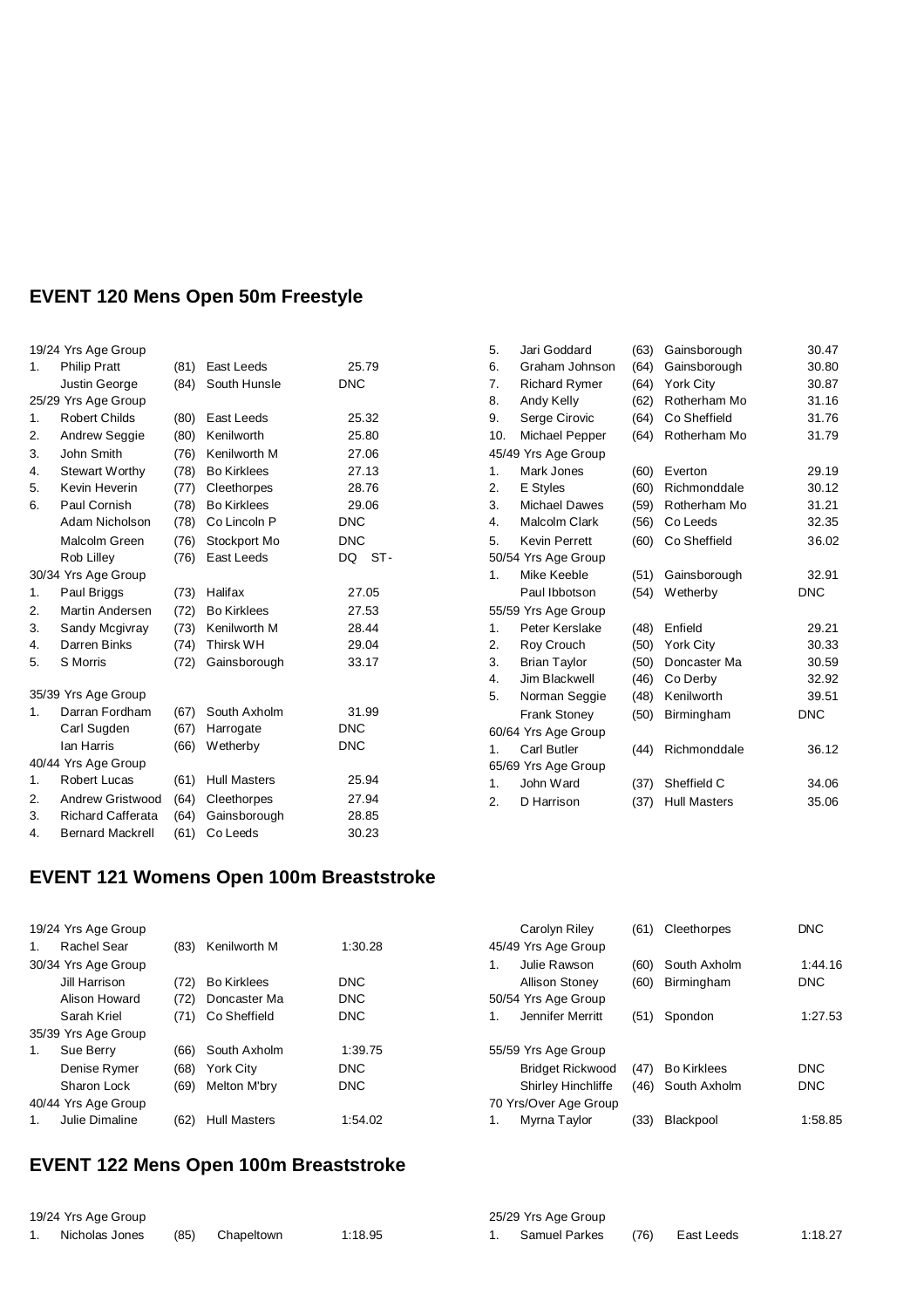|    | Kevin Heverin       | (77) | Cleethorpes  | <b>DNC</b> |
|----|---------------------|------|--------------|------------|
|    | 30/34 Yrs Age Group |      |              |            |
| 1. | Carl Rippon         | (75) | Nottingham   | 1:08.23    |
| 2. | Chris Rolle         | (74) | Etwall       | 1:12.49    |
| 3. | S Morris            | (72) | Gainsborough | 1:30.34    |
|    | 35/39 Yrs Age Group |      |              |            |
|    | Carl Sugden         | (67) | Harrogate    | <b>DNC</b> |
|    | 40/44 Yrs Age Group |      |              |            |
| 1. | Jerry White         | (61) | Sheffield C  | 1:17.74    |
| 2. | Neil Sykes          | (63) | Thorne       | 1:21.03    |
| 3. | Serge Cirovic       | (64) | Co Sheffield | 1:28.42    |
| 4. | Paul Edgar          | (65) | South Axholm | 1:28.61    |
|    | 45/49 Yrs Age Group |      |              |            |
| 1. | Rob Steel           | (57) | Nottingham   | 1:22.50    |

# **EVENT 123 Womens Open 100m IM**

|    | 19/24 Yrs Age Group    |      |                     |            |
|----|------------------------|------|---------------------|------------|
| 1. | E. Sandstra-Bennet     | (82) | Co Sheffield        | 1:17.79    |
|    | 25/29 Yrs Age Group    |      |                     |            |
| 1. | Emma Woods             | (76) | Co Leeds            | 1:19.26    |
| 2. | Evelyn Bate            | (79) | Wetherby            | 1:22.88    |
| 3. | Celine Guennebaud      | (77) | Co Sheffield        | 1:27.68    |
| 4. | <b>Michelle Morris</b> | (80) | Wetherby            | 1:33.07    |
|    | Naomi Henson           | (76) | Gainsborough        | <b>DNC</b> |
|    | 30/34 Yrs Age Group    |      |                     |            |
| 1. | Sadie Osborne          | (75) | Northampton         | 1:16.25    |
| 2. | <b>Sharon Perry</b>    | (72) | Co Sheffield        | 1:18.05    |
| 3. | Alison Howard          | (72) | Doncaster Ma        | 1:19.00    |
| 4. | Sarah Kriel            | (71) | Co Sheffield        | 1:19.87    |
| 5. | Claire Syme            | (73) | Richmonddale        | 1:25.99    |
| 6. | <b>Colleen Bristow</b> | (75) | <b>Hull Masters</b> | 1:31.29    |
| 7. | Dawn Doughty           | (71) | Gainsborough        | 1:55.58    |
|    | Catherine Moore        | (75) | Co Leeds            | <b>DNC</b> |
|    | Jill Harrison          | (72) | <b>Bo Kirklees</b>  | <b>DNC</b> |
|    | 35/39 Yrs Age Group    |      |                     |            |
| 1. | Lynne Dawson           | (67) | Chapeltown          | 1:18.18    |
| 2. | Karen Holden           | (69) | Rotherham Mo        | 1:19.19    |
| 3. | D Loftus               | (66) | Etwall              | 1:26.32    |

# **EVENT 124 Mens Open 100m IM**

|    | 19/24 Yrs Age Group |      |                     |            |
|----|---------------------|------|---------------------|------------|
| 1. | Nicholas Jones      | (85) | Chapeltown          | 1:15.30    |
|    | 25/29 Yrs Age Group |      |                     |            |
| 1. | Andrew Seggie       | (80) | Kenilworth          | 1:05.94    |
| 2. | Paul Cornish        | (78) | <b>Bo Kirklees</b>  | 1:14.69    |
|    | Adam Nicholson      | (78) | Co Lincoln P        | <b>DNC</b> |
|    | 30/34 Yrs Age Group |      |                     |            |
| 1. | Carl Rippon         | (75) | Nottingham          | 1:03.90    |
| 2. | Martin Andersen     | (72) | <b>Bo Kirklees</b>  | 1:09.83    |
|    | 35/39 Yrs Age Group |      |                     |            |
| 1. | <b>Stuart Hoyle</b> | (66) | Co Leeds            | 1:10.46    |
| 2. | <b>Clive Smith</b>  | (69) | Etwall              | 1:26.40    |
| 3. | Darran Fordham      | (67) | South Axholm        | 1:28.19    |
|    | lan Harris          | (66) | Wetherby            | <b>DNC</b> |
|    | 40/44 Yrs Age Group |      |                     |            |
| 1. | Robert Lucas        | (61) | <b>Hull Masters</b> | 1:15.73    |
| 2. | Graham Johnson      | (64) | Gainsborough        | 1:18.80    |
|    |                     |      |                     |            |

| 2. | Mark Jones             | (60) | Everton             | 1:23.13    |
|----|------------------------|------|---------------------|------------|
| 3. | <b>Michael Dawes</b>   | (59) | Rotherham Mo        | 1:27.52    |
| 4. | Max Roberts            | (60) | Spondon             | 1:34.33    |
|    | 50/54 Yrs Age Group    |      |                     |            |
| 1. | Graham Pearson         | (52) | Carlisle Mas        | 1:15.23    |
|    | 55/59 Yrs Age Group    |      |                     |            |
| 1. | <b>Thomas Kelleher</b> | (49) | Howe Br'ge M        | 1:21.37    |
| 2. | Godfrey Green          | (49) | Gainsborough        | 1:30.51    |
|    | <b>Frank Stoney</b>    | (50) | Birmingham          | <b>DNC</b> |
|    | Norman Seggie          | (48) | Kenilworth          | ST-<br>DQ  |
|    | 65/69 Yrs Age Group    |      |                     |            |
| 1. | <b>Bill Moore</b>      | (37) | Halifax             | 1:36.33    |
| 2. | Colin Sage             | (36) | <b>Hull Masters</b> | 1:47.93    |
|    |                        |      |                     |            |

| 4. | Sarah Greaves<br>Fiona Harris | (68)<br>(69) | <b>Bo Kirklees</b><br><b>Wetherby</b> | 1:38.73<br><b>DNC</b> |
|----|-------------------------------|--------------|---------------------------------------|-----------------------|
|    | 40/44 Yrs Age Group           |              |                                       |                       |
| 1. | J Bennet                      | (62)         | Co Leeds                              | 1:18.38               |
| 2. | Dawn Clark                    | (64)         | Gainsborough                          | 1:26.13               |
| 3. | Sionnadh Mclean               | (64)         | Hadrian Mast                          | 1:27.73               |
|    | Carolyn Irvine                | (63)         | <b>Bo Kirklees</b>                    | <b>DNC</b>            |
|    | Julie Hirst                   | (65)         | South Axholm                          | DNC                   |
|    | Carolyn Riley                 | (61)         | Cleethorpes                           | <b>DNC</b>            |
|    | 45/49 Yrs Age Group           |              |                                       |                       |
| 1. | Berenice Wilson               | (60)         | Spondon                               | 1:20.35               |
| 2. | Carol James                   | (60)         | Sheffield C                           | 1:32.22               |
| 3. | Sally Macalister              | (58)         | Aireborough                           | 1:51.39               |
|    | <b>Allison Stoney</b>         | (60)         | Birmingham                            | DNC                   |
|    | 60/64 Yrs Age Group           |              |                                       |                       |
| 1. | Jean Robertson                | (44)         | Richmonddale                          | 1:58.98               |
|    | 65/69 Yrs Age Group           |              |                                       |                       |
|    | Jenny Martin                  | (38)         | Macclesf <sup>'</sup> IdM             | DNC                   |
|    | 70 Yrs/Over Age Group         |              |                                       |                       |
| 1. | <b>Betty Grayson</b>          | (35)         | <b>Hull Masters</b>                   | 2:07.82               |
| 2. | Pauline Brand                 | (33)         | Gainsborough                          | 2:44.28               |
|    |                               |              |                                       |                       |

| 3. | Jerry White         | (61) | Sheffield C  | 1:20.31    |
|----|---------------------|------|--------------|------------|
| 4. | Serge Cirovic       | (64) | Co Sheffield | 1:24.93    |
|    |                     |      |              |            |
|    | 45/49 Yrs Age Group |      |              |            |
| 1. | Mike Sloan          | (59) | Gainsborough | 1:14.36    |
| 2. | Mark Jones          | (60) | Everton      | 1:14.37    |
| 3. | Kevin Perrett       | (60) | Co Sheffield | 1:41.54    |
|    | <b>Andy Scutt</b>   | (57) | Co Sheffield | <b>DNC</b> |
|    | 50/54 Yrs Age Group |      |              |            |
|    |                     |      |              |            |
| 1. | <b>Ray Butters</b>  | (51) | Richmonddale | 1:20.35    |
|    | 55/59 Yrs Age Group |      |              |            |
| 1. | Peter Kerslake      | (48) | Enfield      | 1:16.02    |
| 2. | Brian Taylor        | (50) | Doncaster Ma | 1:18.80    |
| 3. | Godfrey Green       | (49) | Gainsborough | 1:29.38    |
|    | Frank Stoney        | (50) | Birmingham   | DNC        |
|    | 60/64 Yrs Age Group |      |              |            |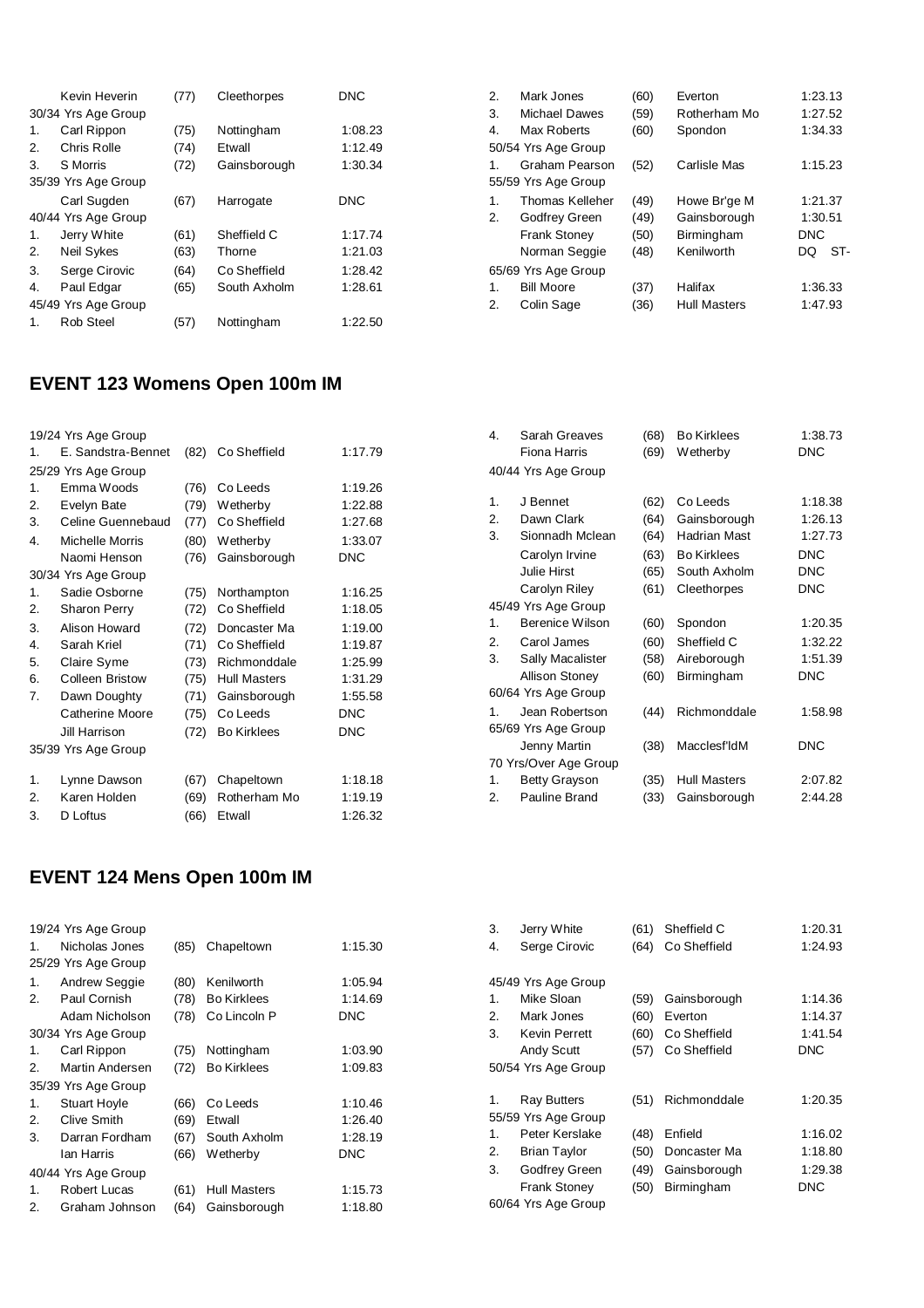| <b>Bob Lord</b> |  |
|-----------------|--|
|                 |  |

65/69 Yrs Age Group

(45) Kenilworth M 1:12.75 2. Carl Butler (44) Richmonddale 1:30.56

3. Ian Davison (43) South Axholm 1:38.00

1. Bill Moore (37) Halifax (1:32.88<br>2. Colin Sage (36) Hull Masters (1:36.40<br>3. D Harrison (37) Hull Masters (1:39.46

2. Colin Sage (36) Hull Masters 1:36.40 (37) Hull Masters 1:39.46

#### **EVENT 125 Womens Open 100m Freestyle**

|    | 19/24 Yrs Age Group |      |                     |            |
|----|---------------------|------|---------------------|------------|
| 1. | Gemma Cameron       | (84) | StaffordApex        | 1:10.41    |
|    | 25/29 Yrs Age Group |      |                     |            |
| 1. | Joy Stevenson       | (79) | Kenilworth M        | 1:07.56    |
| 2. | Alics Temple        | (79) | Co Leeds            | 1:15.69    |
| 3. | Joanne Blackwell    | (79) | Co Derby            | 1:25.22    |
|    | Naomi Henson        | (76) | Gainsborough        | <b>DNC</b> |
|    | 30/34 Yrs Age Group |      |                     |            |
| 1. | Helen Rolle         | (75) | Etwall              | 1:05.47    |
| 2. | Claire Syme         | (73) | Richmonddale        | 1:10.42    |
| 3. | Catherine Moore     | (75) | Co Leeds            | 1:11.50    |
| 4. | Dawn Doughty        | (71) | Gainsborough        | 1:39.39    |
|    | Alison Howard       | (72) | Doncaster Ma        | <b>DNC</b> |
|    | Julie Tanner        | (73) | Richmonddale        | <b>DNC</b> |
|    | 35/39 Yrs Age Group |      |                     |            |
| 1. | Lynne Dawson        | (67) | Chapeltown          | 1:08.62    |
|    | 40/44 Yrs Age Group |      |                     |            |
| 1. | Julie Dimaline      | (62) | <b>Hull Masters</b> | 1:27.14    |

## **EVENT 126 Mens Open 100m Freestyle**

19/24 Yrs Age Group

| 1.                      | <b>Philip Pratt</b><br>Justin George | (81)<br>(84) | East Leeds<br>South Hunsle | 54.68<br>DNC |
|-------------------------|--------------------------------------|--------------|----------------------------|--------------|
|                         | 25/29 Yrs Age Group                  |              |                            |              |
| 1.                      | Robert Childs                        | (80)         | East Leeds                 | 56.59        |
| 2.                      | John Smith                           | (76)         | Kenilworth M               | 58.74        |
| 3.                      | <b>Stewart Worthy</b>                | (78)         | <b>Bo Kirklees</b>         | 59.82        |
| $\overline{\mathbf{4}}$ | Kevin Heverin                        | (77)         | Cleethorpes                | 1:01.97      |
| 5.                      | Paul Cornish                         | (78)         | <b>Bo Kirklees</b>         | 1:04.28      |
|                         | Adam Nicholson                       | (78)         | Co Lincoln P               | <b>DNC</b>   |
|                         | Malcolm Green                        | (76)         | Stockport Mo               | <b>DNC</b>   |
|                         | 30/34 Yrs Age Group                  |              |                            |              |
| 1.                      | Martin Andersen                      | (72)         | <b>Bo Kirklees</b>         | 1:00.11      |
| 2.                      | Paul Briggs                          | (73)         | Halifax                    | 1:01.95      |
| 3.                      | Darren Binks                         | (74)         | <b>Thirsk WH</b>           | 1:04.76      |
| 4.                      | Sandy McGivray                       | (73)         | Kenilworth M               | 1:05.52      |
|                         | 35/39 Yrs Age Group                  |              |                            |              |
| 1.                      | John Farrelly                        | (70)         | Co Sheffield               | 1:06.35      |
| 2.                      | Darran Fordham                       | (67)         | South Axholm               | 1:14.44      |
|                         | Carl Sugden                          | (67)         | Harrogate                  | DNC          |

|    | Julie Hirst               | (65) | South Axholm        | <b>DNC</b> |
|----|---------------------------|------|---------------------|------------|
|    | Carolyn Irvine            | (63) | <b>Bo Kirklees</b>  | DNC        |
|    | 45/49 Yrs Age Group       |      |                     |            |
| 1. | <b>Judy Hattle</b>        | (60) | Carlisle Mas        | 1:03.63    |
| 2. | Judith Brand              | (60) | Gainsborough        | 1:27.12    |
| 3. | Julie Rawson              | (60) | South Axholm        | 1:28.19    |
|    | Allison Stoney            | (60) | Birmingham          | <b>DNC</b> |
|    | 50/54 Yrs Age Group       |      |                     |            |
| 1. | Jennifer Merritt          | (51) | Spondon             | 1:14.95    |
|    | Val Thorp                 | (53) | Co Derby            | <b>DNC</b> |
|    | Pauline Inwood            | (52) | Co Derby            | <b>DNC</b> |
|    | 55/59 Yrs Age Group       |      |                     |            |
| 1. | Jean Hiatt                | (47) | Spondon             | 1:44.85    |
|    | <b>Bridget Rickwood</b>   | (47) | <b>Bo Kirklees</b>  | <b>DNC</b> |
|    | <b>Shirley Hinchliffe</b> | (46) | South Axholm        | <b>DNC</b> |
|    | 70 Yrs/Over Age Group     |      |                     |            |
| 1. | <b>Betty Grayson</b>      | (35) | <b>Hull Masters</b> | 2:00.19    |
| 2. | Pauline Brand             | (33) | Gainsborough        | 2:11.57    |
|    |                           |      |                     |            |

|    | 40/44 Yrs Age Group     |      |                     |         |
|----|-------------------------|------|---------------------|---------|
| 1. | Robert Lucas            | (61) | <b>Hull Masters</b> | 58.44   |
| 2. | Andrew Gristwood        | (64) | Cleethorpes         | 1:00.29 |
| 3. | Richard Cafferata       | (64) | Gainsborough        | 1:04.13 |
| 4. | <b>Bernard Mackrell</b> | (61) | Co Leeds            | 1:06.82 |
| 5. | Michael Pepper          | (64) | Rotherham Mo        | 1:09.47 |
| 6. | Paul Edgar              | (65) | South Axholm        | 1:17.30 |
|    | 45/49 Yrs Age Group     |      |                     |         |
| 1. | Mark Jones              | (60) | Everton             | 1:02.87 |
| 2. | <b>Rob Steel</b>        | (57) | Nottingham          | 1:06.83 |
| 3. | E Styles                | (60) | Richmonddale        | 1:08.36 |
| 4. | Malcolm Clark           | (56) | Co Leeds            | 1:11.60 |
|    | 50/54 Yrs Age Group     |      |                     |         |
| 1. | Ray Butters             | (51) | Richmonddale        | 1:07.32 |
|    | 55/59 Yrs Age Group     |      |                     |         |
| 1. | Roy Crouch              | (50) | York City           | 1:11.76 |
| 2. | Peter Kerslake          | (48) | Enfield             | 1:11.98 |
| 3. | Jim Blackwell           | (46) | Co Derby            | 1:18.58 |
|    |                         |      |                     |         |